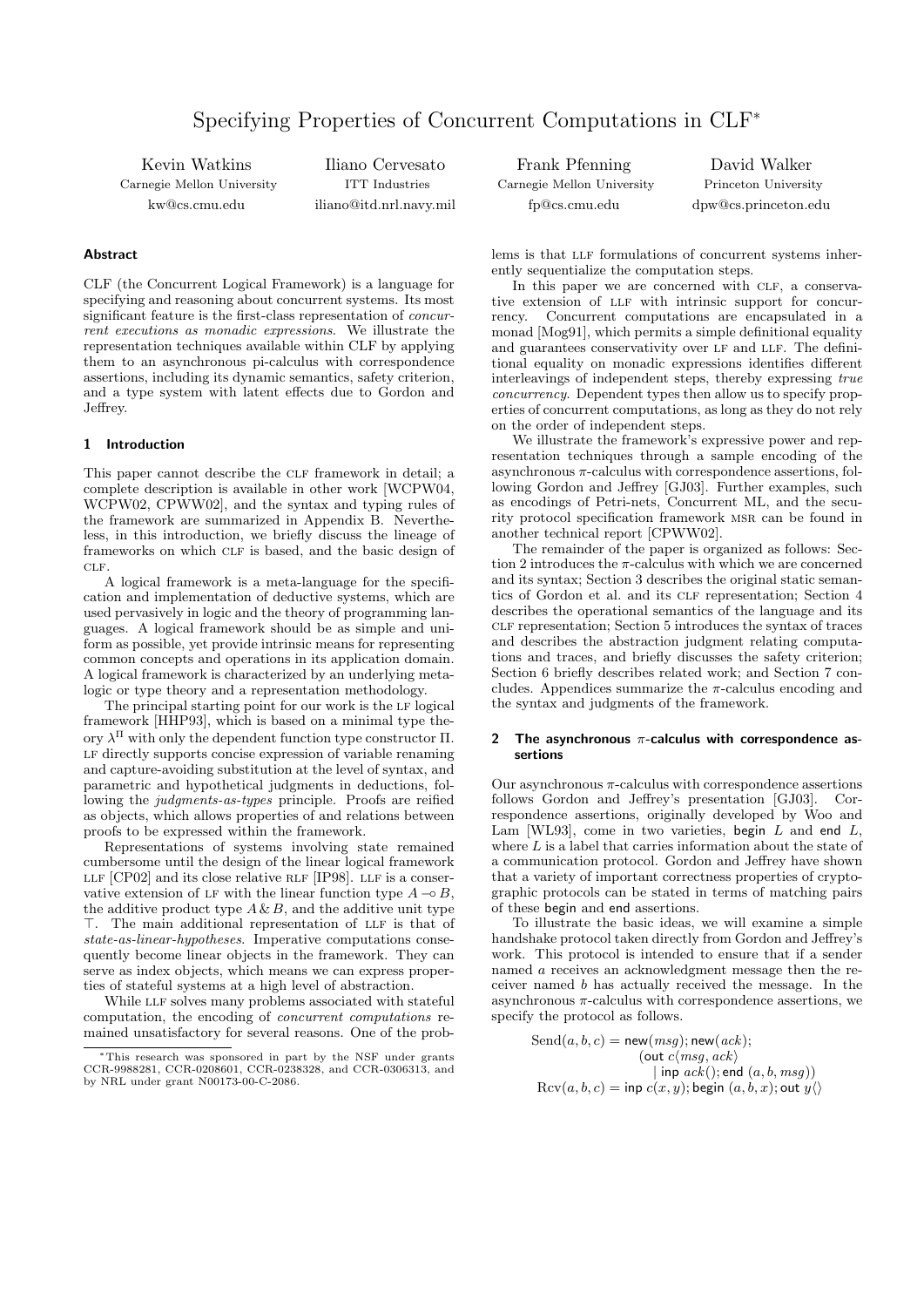$$
\begin{array}{lllllllllllll} & \hbox{pr : type.} \\ & \hbox{nm : type.} \\ & \hbox{tp : type.} \\ & \hbox{label : type.} \\ & \hbox{stop : pr.} \\ & \hbox{p : pr.} \\ & \hbox{rep : pr.} \\ & \hbox{rep : pr.} \\ & \hbox{rep : pr.} \\ & \hbox{rep : pr.} \\ & \hbox{rep : pr.} \\ & \hbox{rep : pr.} \\ & \hbox{rep : pr.} \\ & \hbox{rep : pr.} \\ & \hbox{rep : pr.} \\ & \hbox{rep : pr.} \\ & \hbox{rep : pr.} \\ & \hbox{rep : pr.} \\ & \hbox{rep : pr.} \\ & \hbox{rep : pr.} \\ & \hbox{rep : pr.} \\ & \hbox{rep : pr.} \\ & \hbox{rep : pr.} \\ & \hbox{rep : pr.} \\ & \hbox{rep : pr.} \\ & \hbox{rep : pr.} \\ & \hbox{rep : pr.} \\ & \hbox{rep : pl.} \\ & \hbox{rep : pl.} \\ & \hbox{rep : pl.} \\ & \hbox{rep : pl.} \\ & \hbox{rep : pl.} \\ & \hbox{rep : pl.} \\ & \hbox{rep : pl.} \\ & \hbox{rep : pl.} \\ & \hbox{rep : pl.} \\ & \hbox{rep : pl.} \\ & \hbox{rep : pl.} \\ & \hbox{rep : pl.} \\ & \hbox{rep : pl.} \\ & \hbox{rep : pl.} \\ & \hbox{rep : pl.} \\ & \hbox{rep : pl.} \\ & \hbox{rep : pl.} \\ & \hbox{rep : pl.} \\ & \hbox{rep : pl.} \\ & \hbox{rep : pl.} \\ & \hbox{rep : pl.} \\ & \hbox{rep : pl.} \\ & \hbox{rep : pl.} \\ & \hbox{rep : pl.} \\ & \hbox{rep : pl.} \\ & \hbox{rep : pl.} \\ & \hbox{rep : pl.} \\ & \hbox{rep : pl.} \\ & \hbox{rep : pl.} \\ & \hbox{rep : pl.} \\ & \hbox{rep : pl.} \\ & \hbox{rep : pl.} \\ & \hbox{rep : pl.} \\ & \hbox{rep : pl.} \\ & \hbox{rep : pl.} \\ & \hbox{rep : pl.} \\ & \hbox{rep : pl.} \\ & \hbox{rep : pl.} \\ & \hbox{rep : pl.} \\ & \hbox{rep : pl.} \\ & \hbox{rep : pl.}
$$

Figure 1: Process syntax represented in CLF

The standard  $\pi$ -calculus process constructors used here are parallel composition  $(P | Q)$ , generation of a new name x to be used in a process P (new(x); P where x is bound in P), asynchronous output on channel c (out  $c(msg, ack)$ ), and input on channel c (inp  $c(x_1, \ldots, x_n)$ ; P where variables  $x_1$  through  $x_n$  are bound in P). In the protocol, the sending process generates a new message and a new acknowledgment channel. The sender uses the asynchronous output command to send the pair of message and acknowledgment channel on c and waits for a response on ack. Once the sender receives the acknowledgment, it executes an end assertion which specifies that the sender (named  $a$ ) requires that the receiver (named b) has already received the input message (msg). The receiver cooperates with the sender by waiting for pairs of message and acknowledgment on channel  $c$ . After receiving on  $c$ , the **begin** assertion declares that the receiver b has received the input message. After this declaration, the receiver sends an acknowledgment to the sender. We hope that in all executions of senders in parallel with receivers, begin assertions match up with end assertions. If they do, sender  $a$  can be sure that receiver  $b$ received the message msg.

Now, consider combining a single sender in parallel with a single receiver:  $new(c)$ ; (Send $(a, b, c)$  | Rcv $(a, b, c)$ ). This configuration is safe since in every possible execution, every end  $(a, b, msg)$  assertion is preceded in that execution by a distinct corresponding begin  $(a, b, msg)$  assertion. On the other hand, placing multiple different senders in parallel with a single copy of a receiver is *unsafe*:

Send $(a, b, c)$  | Send $(a', b, c)$  | Rcv $(a, b, c)$ 

This configuration is unsafe because there exists an execution in which an end  $L$  assertion is executed but there has been no prior matching begin L. More specifically, the second sender a' may create a message and send it to the receiver. The receiver, thinking it is communicating with a, receives the message, executes begin  $(a, b, msg)$ , and returns the acknowledgment. Finally, the second sender executes end  $(a', b, msg)$ . In this protocol, since the identity of the sender (either  $a$  or  $a'$ ) was not included in the message, there has been confusion over who the receiver was communicating with. This is a very simple example, but Gordon and Jeffrey have demonstrated that these assertions can be used to identify serious flaws in much more complicated and important protocols.

#### 2.1 Syntax

The syntax of the  $\pi$ -calculus processes P with correspondence assertions is presented below. We have simplified Gordon and Jeffrey's calculus in a couple of ways, replacing polyadic input and output processes with monadic versions, dropping any data structures other than channels  $x, y, z$  and replacing deterministic if statements with non-deterministic choice (choose  $P(Q)$ ). Two process forms that did not show up in the informal example above are the process stop, which does nothing, and the replicated process repeat  $P$ , which acts as an unbounded number of copies of itself. The static semantics makes use of types  $\tau$ , which are discussed in the next section; these do not affect the operational semantics of a program.

> $P, Q ::=$  stop  $|(P | Q)|$  repeat  $P |$  new $(x : \tau); P$ | choose  $P \ Q$  | out  $x\langle y \rangle$  | inp  $x(y : \tau)$ ; P | begin  $L; P$  | end  $L; P$

The representation of process syntax follows standard LF methodology. The signature, shown in Figure 1, represents process syntax via CLF types pr (processes), nm (names), tp (types), and label (assertion labels). The representation function mapping processes to CLF objects is shown at the right.

A few comments: The type nm of names does not contain any closed terms; it classifies bound variables within a process expression. The type tp is discussed in Section 3. Channels are a special case of names. We do not specify any particular syntax for assertion labels, but it is assumed that they might mention names bound by new or inp. As is common in lf representations, we use higher-order abstract syntax, which allows us to model  $\pi$ -calculus bound variables using framework variables and to implement  $\pi$ -calculus substitution using the framework's substitution.

The most important property of this representation is adequacy: every process in the original language has its own representative as a CLF object of type pr, and every object in pr is such a representation. The canonical forms property for CLF renders proofs of such results almost trivial.

### 3 The static semantics

Gordon and Jeffrey present a static semantics with types and effects for their language. The goal of the static semantics is to ensure that the correspondence property for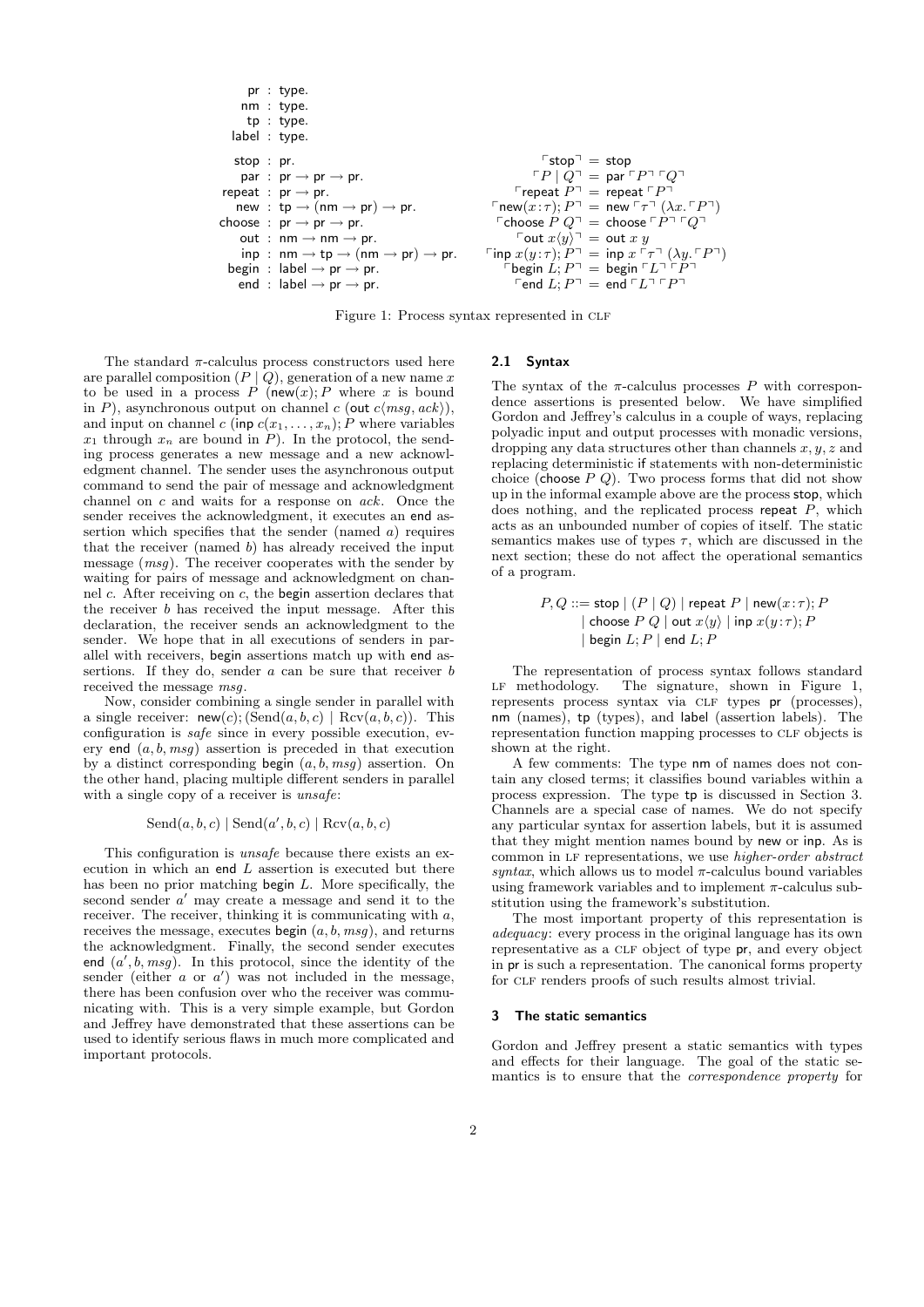```
name : tp. \Box pName \Box = name
chan : tp \rightarrow (nm \rightarrow eff) \rightarrow tp. FCh(x:\tau)e^{\top} = chan \tau \tau^{\top} (\lambda x.\tau e^{\top})
```
Figure 2: Type syntax represented in CLF

```
has : nm \rightarrow tp \rightarrow type.
      good : pr \rightarrow type.
 \frac{1}{2} consume : eff \rightarrow type.
    assume : eff \rightarrow pr \rightarrow type.
   gd_stop : good stop \circ- \top.
    gd_par : good (par P Q) \sim good P \sim good Q.
gd_repeat : good (repeat P) \circ - \top \leftarrow good P.
   gd_new : good (new \tau (\lambda x.Px)) \leftarrow wftp \tau \circ\!\!-(\Pi x \colon n m \colon n n s x \tau \to \text{good } (P x)).gd_choose : good (choose P(Q) \sim (good P & good Q).
    gd_out : good (out X Y) \leftarrow has X (chan \tau (\lambda y. E y)) \leftarrow has Y \tau \circ\!\!- consume (E Y).
     gd_inp \colon good (\mathsf{inp}\ X\ \tau\ (\lambda y.\ P\ y)) \leftarrow has X\ (\mathsf{chan}\ \tau\ (\lambda y.\ E\ y))\leftarrow (\Pi y \!:\! \mathsf{nm} \!\!,\mathsf{has}\; y \mathrel{\tau} \rightarrow \mathsf{assume}\; (E\; y)\; (P\; y)).gd begin : good (begin L P) \sim (effect L \sim good P).
    gd_end : good (end L P) \sim effect L \sim good P.
   con_eps : consume \{1\} \sim \top.
  con join : consume {let {1} = latent L in let {1} = E in 1} \circ – effect L \circ – consume E.
    ass_eps : assume \{1\} P \circ good P.
   ass join : assume {let \{1\} = latent L in let \{1\} = E in 1\} \circ\text{-} (effect L \to assume E P).
```
Figure 3: Static semantics represented in CLF

assertions is not violated: for each end L assertion reached in an execution, a distinct begin  $L$  assertion for  $L$  must have been reached in the past. The static semantics associates an effect e (a multiset of labels) with each program point, such that it is safe to execute end  $L$  for each label  $L$  in the multiset. (Of course, not all safe programs will necessarily have a valid typing.)

Since CLF includes LLF as a sublanguage, we will be able to represent the static "state" of the effect system as a multiset of linear hypotheses in llf style [CP02]. The basic idea is to record a multiset of begins already reached at the current program point as linear hypotheses of the typing judgment.<sup>1</sup> Then each occurrence of begin  $L$  contributes a linear hypothesis of type effect  $L$  for the checking of its continuation, and each end L consumes such a hypothesis.

This accounts for trivial instances of correct programs in which an end is found directly within the continuation of its matching begin. Of course, in actual use, one is more interested in cases in which the end and its matching begin occur in different processes executing concurrently (as in the example of Section 2).

Gordon et al. introduce *latent effects* to treat many such cases. The idea is that each value transmitted across a channel may carry with it a multiset of latent effects, the effects being debited from the process sending the value and credited to the process receiving it. Since communication synchronizes the sending and receiving processes, it is certain that the begins introducing the debited effects in the sending process will occur before any ends making use of the credited effects in the receiving process.<sup>2</sup>

These considerations lead to a simple type syntax. Each name in the static semantics has a type  $\tau$ : either Name (really nonsense; i.e., just a nonce) or  $\mathsf{Ch}(x;\tau)e$ , representing a channel transmitting names of type  $\tau$  and a latent effect e. These types (" $\pi$ -types," for short) are represented by CLF type tp, the constructors of which are shown in Figure 2. Latent effects e are themselves multisets of labels, and are represented in CLF by a type eff discussed below.

Although a latent effect is again a multiset of labels, the llf strategy of representing multisets by linear hypotheses does not apply, because latent effects must be first-class values. An LF strategy using explicit list constructors (cons and nil) would represent the latent effects as first-class values, but the lf equality on such lists would be too restrictive:  $[L_1, L_2]$  and  $[L_2, L_1]$  are equal as multisets, but cons  $L_1$  (cons  $L_2$  nil) and cons  $L_2$  (cons  $L_1$  nil) are not necessarily equal as LF objects.

In CLF, we have a new alternative: expressions are first-class objects, and CLF's concurrent equality on them can model multiset equality precisely. Each label multiset  $[L_1, \ldots, L_n]$  will be represented by an expression  $\{\mathsf{let } \{1\} =$ latent  $L_1$  in ... let  $\{1\}$  = latent  $L_n$  in  $1\}$ . The equality on the representation then naturally models equality of multisets. We take eff to be a notational abbreviation for the type {1} of such expressions, and add the following declaration to the signature.

$$
\mathsf{latent} \, : \, \mathsf{label} \to \{1\}.
$$

In addition, we must axiomatize the objects of type  $\{1\}$ that correspond to such multisets; this is the judgment wfeff presented in Appendix A.

Next we represent the  $\pi$ -calculus typing judgment itself as a CLF type family good, defined in Figure 3. We use  $A \circ B$ 

 ${}^{1}\text{Really these are affine hypotheses, since the invariant is that the}$ multiset be merely a lower bound: it is perfectly safe to "forget" that a begin was reached at some point in the past. Careful use of the additives  $\top$  and  $\&$  will allow us to simulate affine hypotheses with linear ones.

<sup>2</sup>Of course, this implicitly relies on the unicast nature of communication in the language. If multicast or broadcast were allowed,

more than one process could be credited, violating the non-duplicable nature of effect hypotheses.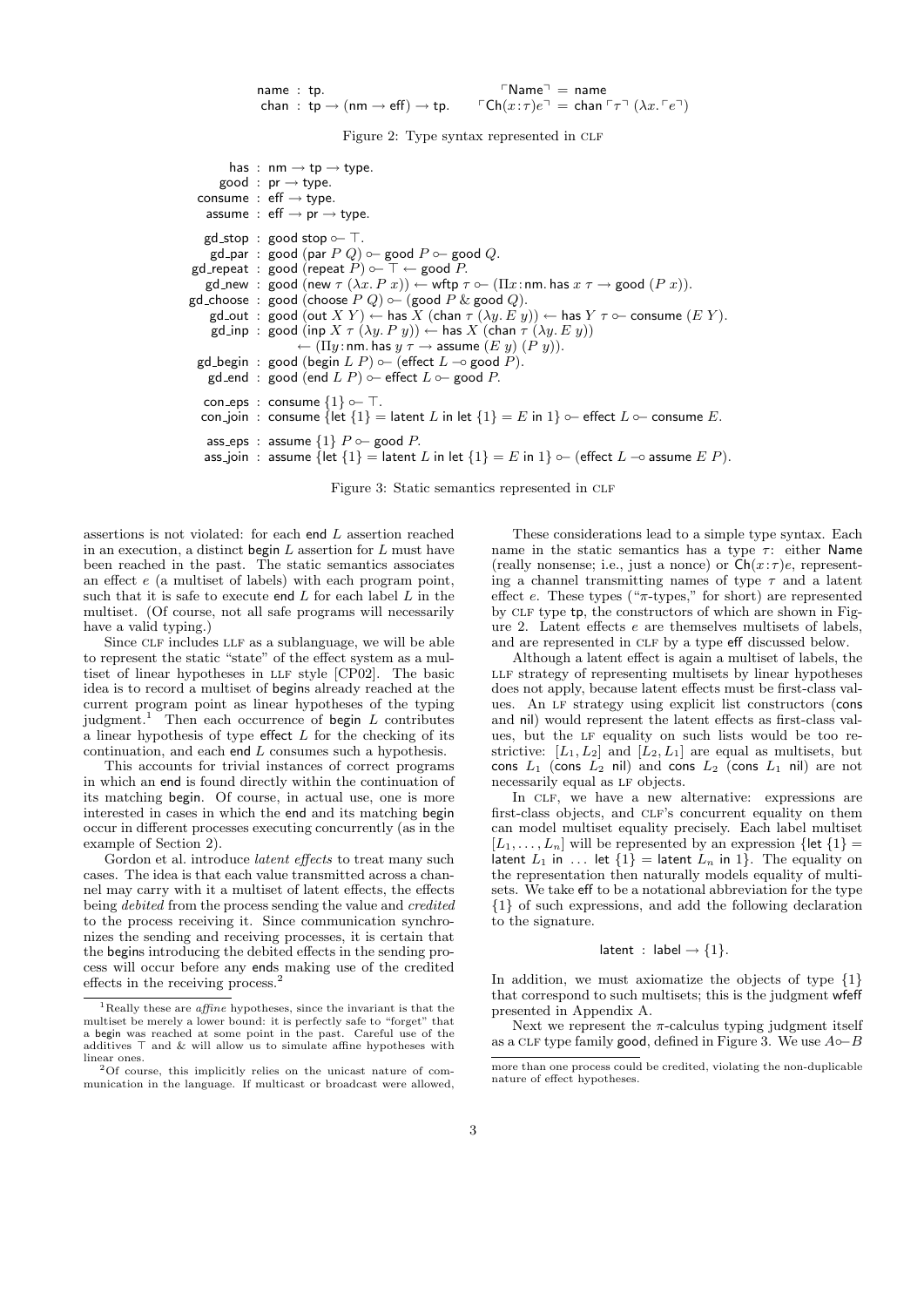and  $A \leftarrow B$ , which associate to the left, as alternate forms of  $B \to A$  and  $B \to A$ , giving the signature the shape of a logic program. The type A in  $\Pi u:A.B$  has been omitted where it is determined by context. We often omit outermost Π quantifiers; in such cases the corresponding arguments to the constant in question are also omitted (implicit). We have also *n*-contracted some subterms in order to conserve space; these should be read as abbreviations for their  $\eta$ -long (canonical) forms.

Since not every declared effect must actually occur (that is, there is implicitly a weakening principle for effects), we must use the additive unit  $\top$  to consume any leftover effects at the leaves of a derivation (instances of the gd stop or con eps rules).

The type family wftp, not shown in the figure (see Appendix A), represents the judgment that a  $\pi$ -type is well formed, reducing more or less to the judgment wfeff for any latent effects mentioned in the  $\pi$ -type. The type family has contains no closed objects, but in the course of a derivation of good P, hypotheses has  $x \tau$  will be introduced for each name bound by new or inp in  $P$ . Similarly, the family effect has no closed objects, but in the course of a typing derivation, linear hypotheses effect  $L$  can be introduced by begin and consumed by end.

The task of assume and consume is to introduce and consume linear hypotheses for the whole multiset of effects contained in a latent effect. Latent effects are consumed by out, which has no continuation, and produced by  $inp$ , which does. Accordingly, assume takes the continuation as an argument, and invokes good to check it once the multiset of effects has been introduced into the linear context.

It can be shown by extensions of the standard techniques developed for the LLF fragment of CLF that this representation is *adequate*: a process  $P$  is well-typed in the original system just when there is an object of type good  $P$  in CLF.

#### 4 The operational semantics

Gordon and Jeffrey's operational semantics [GJ03] is based on a traced transition system  $P \stackrel{s}{\rightarrow} P'$ , where s is a trace: a sequence of begin and end actions, internal actions  $\tau$ , and gen actions binding freshly generated names (corresponding to the execution of new). Although we have not specified the language of labels, it is assumed that they may mention such names. Then  $P \stackrel{s}{\rightarrow} P'$  when P can evolve to  $P'$ while performing the actions in trace s. The traced transition system itself depends on the usual notion of structural congruence  $P \equiv P'$  found in the  $\pi$ -calculus literature.

The CLF representation has a somewhat different structure. Since CLF has a first-class notation for concurrent computations, we can factor the traced transition system into two judgments: first, that a process  $P$  has a concurrent execution  $E$  (which is represented by a CLF expression); and second, that an execution  $E$  has a (serialized) trace  $s$ . This section is concerned with the first judgment, while the next section treats traces.

Computations in this semantics are represented by CLF expressions

$$
x_1:\text{nm},\ldots,x_m:\text{nm},\ r_1:\text{run } P_1,\ldots,r_i:\text{run } P_i;
$$

$$
r_{i+1} \text{?run } P_{i+1},\ldots,r_n \text{?run } P_n \ \vdash \ E \leftarrow \top
$$

in a context having unrestricted hypotheses of type nm for each generated name, unrestricted hypotheses  $r_1 \ldots r_i$  of

type run  $P$  for each process  $P$  that is executing and available unrestrictedly, and linear hypotheses  $r_{i+1} \ldots r_n$  of type run  $P$  for each process  $P$  that is available linearly, where run :  $pr \rightarrow type.^3$  The final result of the computation is taken as the additive unit  $\top$ , which means that computation can stop at any time, with any leftover resources (linear hypotheses) consumed by  $\langle \cdot \rangle$ , its introduction form.

Then each of the *structural* process constructors stop, par, repeat, and new can be represented by a corresponding synchronous CLF connective:

ev\_stop : run stop  $\neg$  {1}. ev\_par : run (par  $P$  Q)  $\multimap$  {run  $P \otimes$  run  $Q$ }. ev\_repeat : run (repeat  $P$ )  $\sim$  {!run  $P$ }. ev\_new : run (new  $\tau(\lambda u.P u)$ )  $\rightarrow \exists u$ :nm.run  $(P u)$ .

The remaining constructors are interpreted according to their semantics:

ev\_choose<sub>i</sub> : run (choose  $P_1$   $P_2$ )  $\sim$  {run  $P_i$ }. ev\_sync : run (out  $XY$ )  $\rightarrow$  run (inp  $X \uparrow (\lambda y \, P \, y)$ )  $\neg$ {run  $(P Y)$ }. ev\_begin :  $\Pi L$ : label. run (begin  $L P$ )  $\multimap$  {run  $P$ }. ev end :  $\Pi L$ : label. run (end  $L P$ ) –☉ {run  $P$  }.

We depart from the usual practice of leaving outermost Π quantifiers implicit for reasons that will become clear in Section 5.

One interesting feature of the CLF encoding is that many of the structural equivalences of the original presentation of the  $\pi$ -calculus appear automatically (shallowly) as consequences of the principles of exchange, weakening (since  $\top$  is present) and so forth satisfied by CLF hypotheses. In the CLF setting the rest of the structural equivalences are captured within a general notion of simulation, discussed briefly in Section 5.

In this representation, each concurrent computation starting from a process  $P$  corresponds to a CLF object of type run  $P \multimap \{\top\}$ ; that is, a term  $\hat{\lambda r}$ .  $\{E\}$  where E is a monadic expression of type  $\top$  in a context containing a single linear hypothesis  $r$  representing the process  $P$ . Because CLF's notion of equality identifies monadic expressions differing only in the order of execution of independent computation steps, each such object (modulo equality) represents the dependence graph of a possible computation. Thus judgments (represented by clf types) concerning such objects, such as the abstraction judgment to be introduced in the next section, are predicates on depedence graphs, not on serialized computations.

There is no simple adequacy result at this stage, since the judgment  $P \stackrel{s}{\rightarrow} P'$  of Gordon et al. refers to the trace s, which is not directly available in the CLF operational semantics. (Moreover, the process  $P'$  to which  $P$  evolves is only available in CLF implicitly as the set of leftover hypotheses consumed by the  $\top$  introduction at the end of the CLF expression representing a computation.) Once traces and the abstraction judgment relating a computation to its traces are introduced, it will be possible to state a precise adequacy result.

### 5 Traces and abstraction

The syntax of the traces s mentioned in the judgment  $P \stackrel{s}{\rightarrow}$  $P'$  of Gordon et al. can be represented straightforwardly by

 ${}^{3}$ Here  $\leftarrow$  denotes the lax typing judgment, not reverse implication.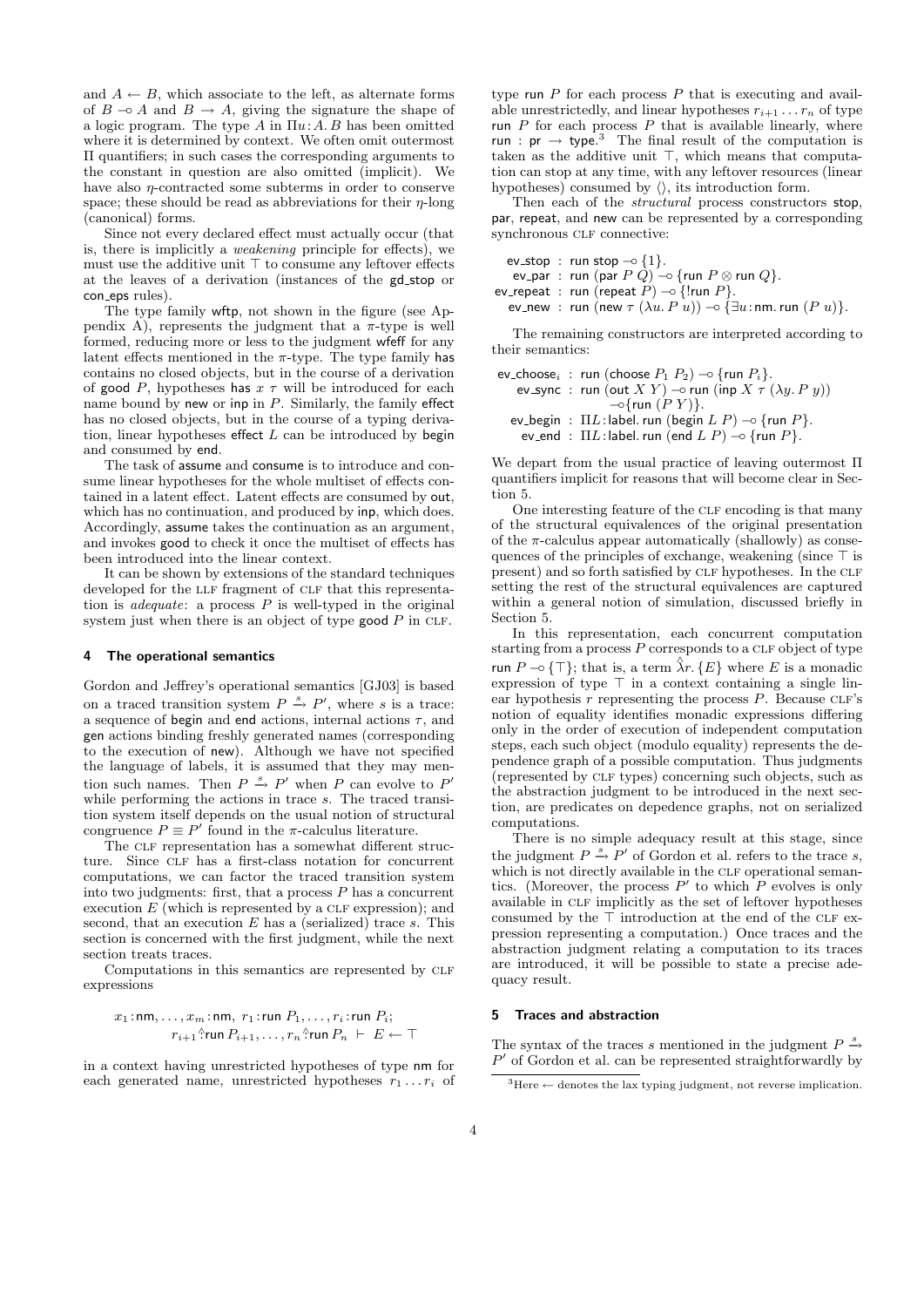abst :  $\{\top\} \rightarrow \text{tr} \rightarrow \text{type}.$ abst nil : abst  $E$  tnil. abst\_stop : abst {let {1} = ev\_stop^R in let {\_} = E in  $\langle$  } s  $\leftarrow$  abst E s. abst\_par  $\,$  : abst  $\{$  let  $\{r_1\otimes r_2\} =$  ev\_alt  $^\wedge R$  in let  $\{\_\}=E^{\wedge}\!r_1\, {}^\wedge r_2$  in  $\langle\rangle\}$   $s$  $\leftarrow (\overline{\Pi}r_1, \overline{\Pi}r_2, \overline{\mathtt{abst}} \ (E^{\wedge}r_1 \wedge r_2) \ s).$ abst\_repeat : abst {let {!r} = ev\_repeat^R in let {\_} = E r in  $\langle$  } s  $\leftarrow (\Pi r \text{. } \mathsf{abst} \ (E \ r) \ s).$ abst\_new : abst  $\{$  let  $\{[x,r]\} =$  ev\_new $^\wedge R$  in let  $\{.\} = E\ x^\wedge r$  in  $\langle\rangle\}$   $(\text{tgen } (\lambda x.\ s\ x))$  $\leftarrow (\Pi x.\Pi r.\text{abst }(E\ x^{\wedge}r)\ (s\ x)).$  $\mathsf{abst\_choose}_i$  :  $\mathsf{abst}\ \{\mathsf{let}\ \{r\} = \mathsf{ev\_choose}_i \land \hat{R} \text{ in } \mathsf{let}\ \{\_\} = E^\wedge r \text{ in } \langle\rangle\} \text{ (tint } s)$  $\leftarrow (\Pi r \text{. } \mathsf{abst} \ (E \ r) \ s).$ abst\_sync : abst {let  $\{r\} = \mathsf{ev\_sync}^{\wedge} R_1 \, {}^{\wedge} R_2$  in let  $\{\_ \} = E^{\wedge} r$  in  $\langle \rangle \}$  (tint  $s$ )  $\leftarrow (\overline{\Pi}r.\overline{\mathsf{abst}}\ (E^{\wedge}r)\ s).$ abst\_begin  $\,$  : abst {let  $\{r\} =$  ev\_begin  $\hat{L}^\wedge R$  in let  $\{\_\} = E^\wedge r$  in  $\langle\rangle\}$  (tbegin  $L$   $s$ )  $\leftarrow (\overline{\Pi}r.\overline{\mathsf{abst}}\ (E^{\wedge}r)\ s).$ abst\_end : abst  $\{$  let  $\{r\} =$  ev\_end  $L^{\wedge}R$  in let  $\{.\} = E^{\wedge}r$  in  $\langle\rangle\}$  (tend  $L$   $s)$  $\leftarrow (\overline{\Pi}r.\overline{\mathsf{abst}}(E^{\wedge}r)\overline{s}).$ 

Figure 4: The abstraction judgment as a CLF program

LF techniques. Though we have left the label syntax unspecified, it is assumed that labels might depend on names introduced in the course of the computation, so the actions gen representing the generation of fresh names in the execution of a new process must bind a variable in the style of higher-order abstract syntax.

The representation of traces is as follows:

tr : type.

| $\text{tril}$ : $\text{tr.}$ |                                                   | $\sqrt{5}$ = tnil                                      |                                                                                           |
|------------------------------|---------------------------------------------------|--------------------------------------------------------|-------------------------------------------------------------------------------------------|
|                              | tint : $tr \rightarrow tr$ .                      | $\lceil \tau, s \rceil = \text{tint } \lceil s \rceil$ |                                                                                           |
|                              | tbegin : label $\rightarrow$ tr $\rightarrow$ tr. |                                                        | Fbegin $L, s^-$ = tbegin $\lceil L \rceil \lceil s \rceil$                                |
|                              | tend : label $\rightarrow$ tr $\rightarrow$ tr.   |                                                        | Fend $L, s^{\mathsf{T}} = \text{tend } \ulcorner L^{\mathsf{T}} \ulcorner s^{\mathsf{T}}$ |
|                              | tgen : $(nm \rightarrow tr) \rightarrow tr$ .     |                                                        | Fgen $\langle x \rangle$ , $s^{\neg}$ = tgen $(\lambda x. \ulcorner s \urcorner)$         |

Now we are equipped with enough tools to write the abstraction judgment relating a computation to its traces, as a CLF type family  $abst : \{\top\} \to \mathsf{tr} \to \mathsf{type}$ , the logic program for which is shown in Figure 4. The first argument of this relation is the CLF object representing the dependence graph of the computation, while the second argument is an associated trace. The mode (in the sense of logic programming) is input for the first argument and output for the second. However, the relation is not a function, because from a single execution (as dependence graph) many possible (serial) abstractions as a trace might be extracted. Nevertheless, each execution has at least one abstraction as a trace.

It is also noteworthy that the context in which the abst judgment executes uses unrestricted hypotheses  $r :$  run  $P$  for each executing process  $P$ , whether or not the corresponding process was represented by a linear hypothesis in the original execution. This is a common phenomenon when writing higher-level judgments in LLF style.

This judgment, taken together with CLF's equality admitting concurrency equations, defines for each concurrent computation the set of possible serializations of that computation as a trace. The traces need not describe the whole computation; the rule abst\_nil allows abstraction to stop after computing the trace of any prefix of the computation. This suffices because we are interested only in safety properties, which are violated whenever they are violated on a prefix of the computation.

We would like to show that each traced transition  $P \xrightarrow{s}$ 

 $P'$  of Gordon and Jeffrey's system corresponds to an object  $\hat{\lambda}r$ . E : run  $P \multimap \{\top\}$  as in Section 4 together with an abstraction abst  $E$  s yielding the same trace. As it turns out, this is not quite the case, because the structural equivalences considered in that paper induce certain rearrangements of tgen with respect to other actions that are not possible in the CLF variant. However, defining an appropriate notion of "similarity" on traces admitting rearrangement of tgen steps (which, moreover, can be characterized by another CLF judgment), we find that each traced transition is in correspondence with a CLF expression and abstraction yielding a "similar" trace.

The proof technique is illustrative but is not presented here in detail. In brief, one considers the notion of simulation  $P_1 \preceq P_2$  induced by the CLF operational semantics of Section 4, abstraction, and "similarity" of traces: whenever  $P_1$  and some context consisting of other processes and names yields a given trace,  $P_2$  yields a similar trace in the same context. Then all the structural equivalences of the traced transition system are simulations in this sense, and it follows easily that each traced transition has its CLF counterpart. The converse is simple, because each rule of the CLF operational semantics is immediately available as a step of the traced transition system (or a structural equivalence). So we have:

#### Proposition 1 (Adequacy of operational semantics)

The traced transition system proves  $P \stackrel{s}{\rightarrow} P'$  for some  $P'$  just when there exist  $E$  : run  $\Gamma P \neg o \{T\}$  and  $A:$  ( $\Pi r$ . abst  $(E^{\wedge}r)$  s') (in a context binding the free names of  $P$  and  $P'$ ), and s is similar to s'.

Finally, we can define the *safety criterion* for processes. In a constructive setting, it is easiest to characterize unsafety, because it is witnessed by finitary evidence. A process is unsafe precisely when it has an execution admitting some abstraction as a trace that violates the correspondence property (see Section 2). It turns out to be easy to write a CLF judgment characterizing those traces that violate the correspondence property (see Appendix A). Thus, each step of the criterion is modeled by a CLF judgment, and we can write an overall judgment unsafe  $P$ , which, as a CLF type, contains all the proofs of unsafety of P. This turns out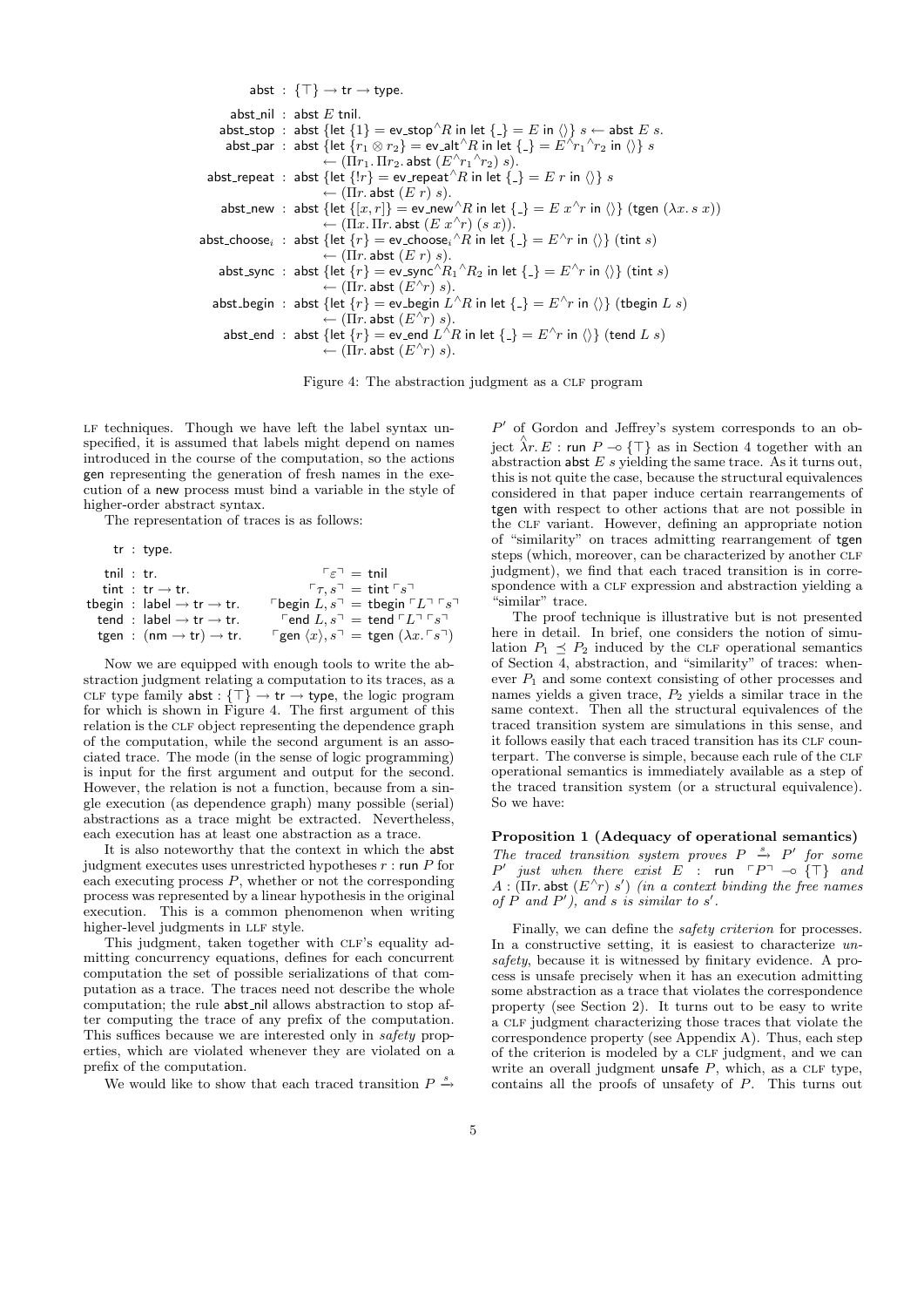to be the same, mutatis mutandis, as Gordon and Jeffrey's definition.

#### 6 Related work

Right from its inception, linear logic [Gir87] has been advocated as a logic with an intrinsic notion of state and concurrency. In the literature, many connections between concurrent calculi and linear logic have been observed. Due to space constraints we cannot survey this relatively large literature here. In a logical framework, we remove ourselves by one degree from the actual semantics; we represent rather than embed calculi. Thereby, CLF provides another point of view on many of the prior investigations.

Most closely related to our work is Miller's logical framework Forum [Mil94], which is based on a sequent calculus for classical linear logic and focusing proofs [And92]. As shown by Miller and elaborated by Chirimar [Chi95], Forum can also represent concurrency. Our work extends Forum in several directions. Most importantly, it is a type theory based on natural deduction and therefore offers an internal notion of proof object that is not available in Forum. Among other things, this means we can explicitly represent relations on deductions and therefore on concurrent computations.

There have been several formalizations of versions of the  $\pi$ -calculus in a variety of reasoning systems, such as hol [Mel95], Coq [Hir97, HMS01], Isabelle/HOL [RHB01] or Linc [MT03]. A distinguishing feature of our sample encoding in this paper is the simultaneous use of higher-order abstract syntax, linearity, modality, and the intrinsic notion of concurrent computations. Also, we are not aware of a formal treatment of correspondence assertions or dependent effect typing for the  $\pi$ -calculus.

Systems based on rewriting logic, such as Maude [Mes02], natively support concurrent specifications (and have been used to model Petri nets, ccs, the  $\pi$ -calculus, etc). However, lacking operators comparable to CLF's dependent types and proof-terms, Maude users must code concurrent computations independently from the concurrent systems that originate them.

As already mentioned above, CLF is a conservative extension of LLF with the asynchronous connectives  $\otimes$ , 1, !, and ∃, encapsulated in a monad. The idea of monadic encapsulation goes back to Moggi's monadic meta-language [Mog91] and is used heavily in functional programming. Our formulation follows the judgmental presentation of Pfenning and Davies [PD01] that completely avoids the need for commuting conversions, but treats neither linearity nor the existence of normal forms. This permits us to reintroduce some equations to model true concurrency in a completely orthogonal fashion.

## 7 Conclusions

The goal of this work has been to extend the elegant and logically motivated representation strategies for syntax, judgments, and state available in LF and LLF to the concurrent world. We have shown how the availability of a notation for concurrent executions, admitting a proper truly concurrent equality, enables powerful strategies for specifying properties of such executions.

Ultimately, it should become as simple and natural to manipulate the objects representing concurrent executions as it is to manipulate lf objects. If higher-order abstract syntax means never having to code up  $\alpha$ -conversion or capture-avoiding substitution ever again, we hope that in the same way, the techniques explored here can make it unnecessary to code up multiset equality or concurrent equality ever again, so that intellectual effort can be focused on reasoning about deeper properties of concurrent systems.

#### **References**

- [And92] Jean-Marc Andreoli. Logic programming with focusing proofs in linear logic. Journal of Logic and Computation, 2(3):197–347, 1992.
- [Chi95] Jawahar Lal Chirimar. Proof Theoretic Approach to Specification Languages. PhD thesis, University of Pennsylvania, May 1995.
- [CP02] Iliano Cervesato and Frank Pfenning. A linear logical framework. Information  $\mathcal C$  Computation, 179(1):19–75, November 2002.
- [CPWW02] Iliano Cervesato, Frank Pfenning, David Walker, and Kevin Watkins. A concurrent logical framework II: Examples and applications. Technical Report CMU-CS-02-102, Department of Computer Science, Carnegie Mellon University, 2002. Revised May 2003.
- [Gir87] J.-Y. Girard. Linear logic. Theoretical Computer Science, 50:1–102, 1987.
- [GJ03] Andrew D. Gordon and Alan Jeffrey. Typing correspondence assertions for communication protocols. Theoretical Computer Science, 300(1–3):379–409, May 2003.
- [HHP93] Robert Harper, Furio Honsell, and Gordon Plotkin. A framework for defining logics. Journal of the Association for Computing Machinery, 40(1):143–184, January 1993.
- [Hir97] Daniel Hirschkoff. A full formalisation of picalculus theory in the Calculus of Constructions. In E. Gunter and A.P. Felty, editors, Proceedings of the 10th International Conference on Theorem Proving in Higher-Order Logics (TPHOLs'97), pages 153–169, Murray Hill, New Jersey, USA, August 1997. Springer Verlag LNCS 1275.
- [HMS01] Furio Honsell, Marino Miculan, and Ivan Scagnetto. Pi-calculus in (co)inductive type theories. Theoretical Computer Science, 253(2):239–285, 2001.
- [IP98] Samin Ishtiaq and David Pym. A relevant analysis of natural deduction. Journal of Logic and Computation, 8(6):809–838, 1998.
- [Mel95] Tom Melham. A mechanized theory of the picalculus in HOL. Nordic Journal of Computing, 1(1):50–76, 1995.
- [Mes02] José Meseguer. Software specification and verification in rewriting logic. Lecture notes for the Marktoberdorf International Summer School, Germany, August 2002.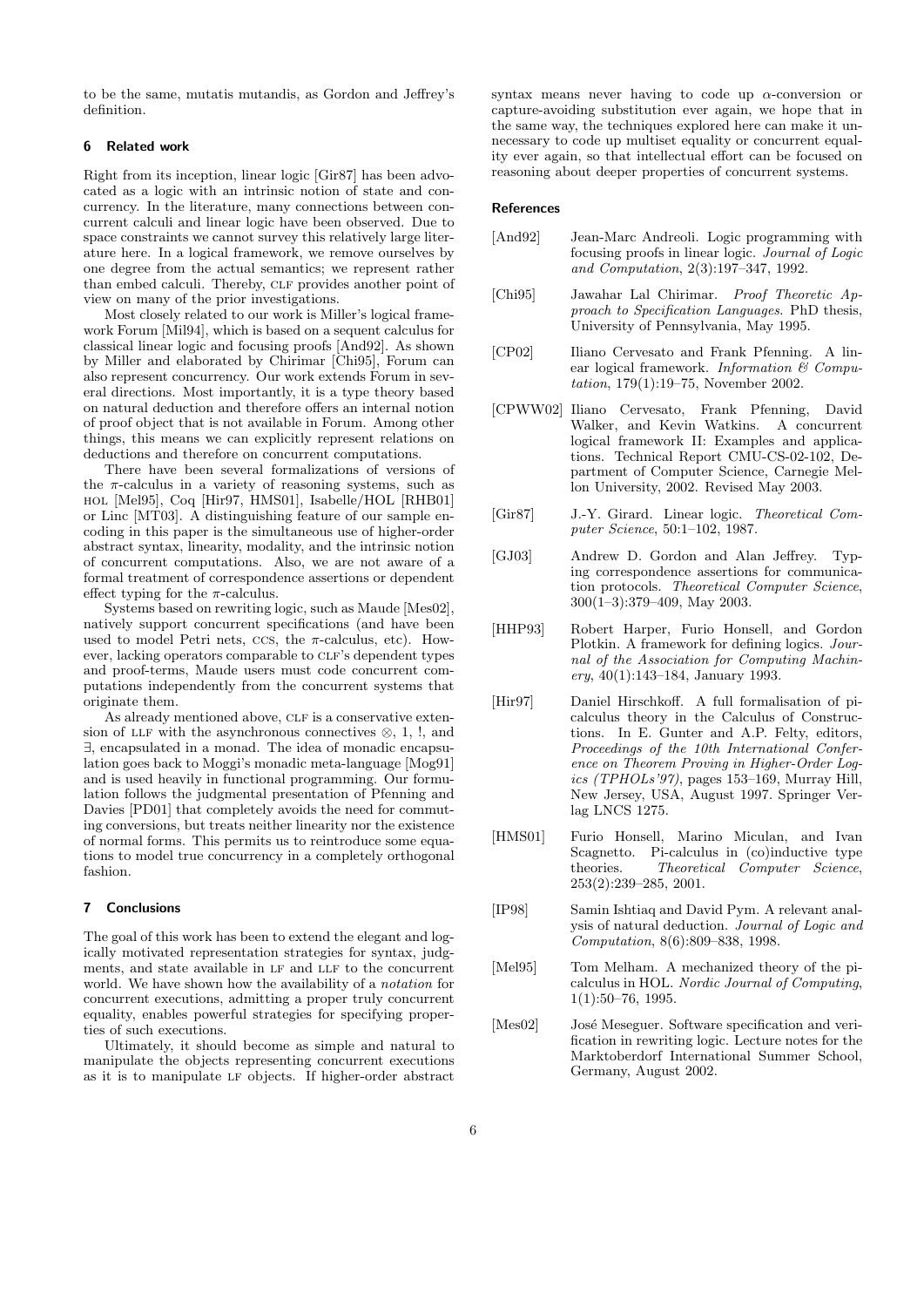- [Mil94] Dale Miller. A multiple-conclusion meta-logic. In S. Abramsky, editor, Ninth Annual Symposium on Logic in Computer Science, pages 272– 281, Paris, France, July 1994. IEEE Computer Society Press.
- [Mog91] Eugenio Moggi. Notions of computation and monads. Information and Computation, 93(1):55–92, 1991.
- [MT03] Dale Miller and Alwen Tiu. A proof theory for generic judgments. In P. Kolaitis, editor, Proceedings of the 18th Annual Symposium on Logic in Computer Science (LICS'03), pages 118–127, Ottawa, Canada, June 2003. IEEE Computer Society Press.
- [PD01] Frank Pfenning and Rowan Davies. A judgmental reconstruction of modal logic. Mathematical Structures in Computer Science, 11:511–540, 2001. Notes to an invited talk at the Workshop on Intuitionistic Modal Logics and Applications (IMLA'99), Trento, Italy, July 1999.
- [RHB01] Christine Röckl, Daniel Hirschkoff, and Stefan Berghofer. Higher-order abstract syntax with induction in Isabelle/HOL: Formalizing the picalculus and mechanizing the theory of contexts. In F. Honsell and M. Miculan, editors, Proceedings of the 4th International Conference on Foundations of Software Science and Computation Structures (FOSSACS'01), pages 364– 378, Genova, Italy, April 2001. Springer Verlag LNCS 2030.
- [WCPW02] Kevin Watkins, Iliano Cervesato, Frank Pfenning, and David Walker. A concurrent logical framework I: Judgments and properties. Technical Report CMU-CS-02-101, Department of Computer Science, Carnegie Mellon University, 2002. Revised May 2003.
- [WCPW04] Kevin Watkins, Iliano Cervesato, Frank Pfenning, and David Walker. A concurrent logical framework: The propositional fragment. In Types for Proofs and Programs. Springer-Verlag LNCS, 2004. Selected papers from the Third International Workshop Torino, Italy, April 2003. To appear.
- [WL93] T.Y.C. Woo and S.S. Lam. A semantic model for authentication protocols. In Proceedings of the 1993 IEEE Computer Society Symposium on Research in Security and Privacy, pages 178–194, Oakland, CA, USA, May 1993. IEEE Computer Society Press.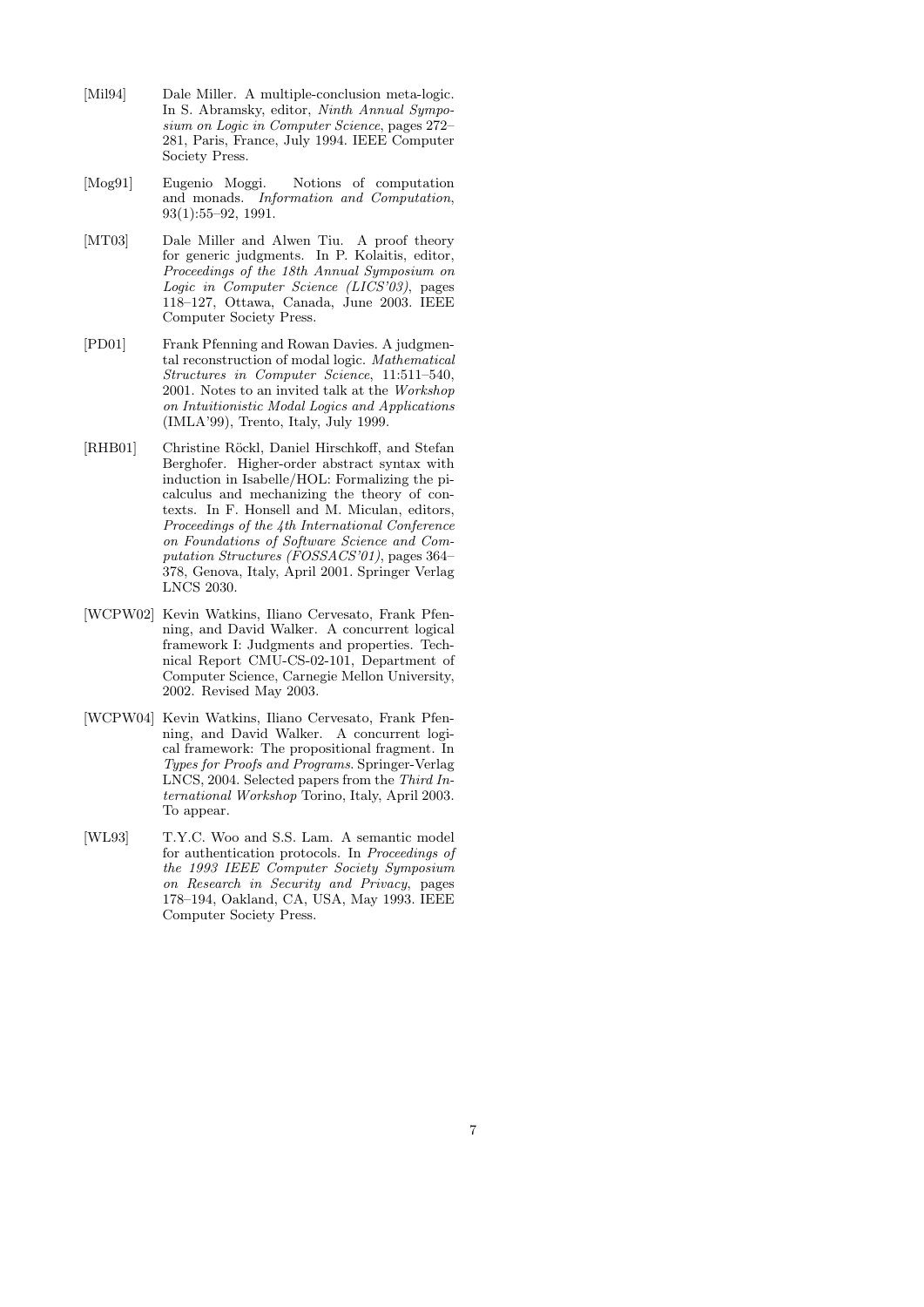# $A$   $\pi$ -calculus encoding summarized

Syntax.

eff = {1} : type. latent : label → eff. p[L1, . . . , Ln]q = {let {1} = latent pL1q in . . . let {1} = latent pLnq in 1} name : tp. pNameq = name chan : tp → (nm → eff) → tp. pCh(x: τ )eq = chan pτq (λx. peq) stop : pr. pstopq = stop par : pr → pr → pr. pP | Qq = par pPq pQq repeat : pr → pr. prepeat Pq = repeat pPq new : tp → (nm → pr) → pr. pnew(x: τ ); Pq = new pτq (λx. pPq) choose : pr → pr → pr. pchoose P Qq = choose pPq pQq out : nm → nm → pr. pout xhyiq = out x y inp : nm → tp → (nm → pr) → pr. pinp x(y : τ ); Pq = inp x pτq (λy. pPq) begin : label → pr → pr. pbegin L; Pq = begin pLq pPq end : label → pr → pr. pend L; Pq = end pLq pPq tnil : tr. pεq = tnil tint : tr → tr. pτ, sq = tint psq tbegin : label → tr → tr. pbegin L, sq = tbegin pLq psq tend : label → tr → tr. pend L, sq = tend pLq psq tgen : (nm → tr) → tr. pgen hxi, sq = tgen (λx. psq)

Dynamic semantics.

```
ev_stop : run stop \neg {1}.
      ev_par \ :\ \textsf{run}\ (\textsf{par}\ P \ Q) \multimap \{\textsf{run}\ P \otimes \textsf{run}\ Q\}.ev_repeat : run (repeat P) \multimap {!run P}.
     ev_new \ :\ \mathsf{run}\ (\mathsf{new}\ \tau\ (\lambda u.\ P\ u))\multimap \{\exists u\ \mathsf{.^{r}un.\ run}\ (P\ u)\}.ev_choose_i: run (choose P_1 P_2) \sim {run P_i}.
    ev_sync : run (out X Y) \multimap run (inp X \tau (\lambda y.\,P y)) \multimap {run (P Y)}.
   ev_begin : \Pi L: label. run (begin L P) \multimap {run P}.
     ev_end : \Pi L: label. run (end L P) \multimap {run P}.
```
## Abstraction.

|  | abst : $\{\top\} \rightarrow \text{tr} \rightarrow \text{type}.$                                                                                                                                                      |
|--|-----------------------------------------------------------------------------------------------------------------------------------------------------------------------------------------------------------------------|
|  | abst_nil: abst $E$ tnil.<br>abst_stop : abst {let {1} = ev_stop^R in let {_} = E in $\langle \rangle$ } s $\leftarrow$ abst E s.                                                                                      |
|  | abst_par : abst {let $\{r_1 \otimes r_2\}$ = ev_alt $\wedge R$ in let $\{\_ \} = E \wedge r_1 \wedge r_2$ in $\langle \rangle \}$ s<br>$\leftarrow (\Pi r_1, \Pi r_2, \text{abst } (E^{\wedge} r_1^{\wedge} r_2) s).$ |
|  | abst_repeat : abst {let {! $r$ } = ev_repeat $\wedge R$ in let {_} = E r in $\wedge$ } s<br>$\leftarrow (\Pi r. \text{abst } (E r) s).$                                                                               |
|  | abst_new : abst {let { $[x, r]$ } = ev_new $\wedge R$ in let { $\Box$ } = E $x \wedge r$ in $\langle \rangle$ } (tgen $(\lambda x. s x)$ )<br>$\leftarrow (\Pi x. \Pi r.$ abst $(E x^{\wedge} r)$ $(s x)$ ).          |

|  | abst_choose <sub>i</sub> : abst {let {r} = ev_choose <sub>i</sub> <sup><math>\wedge</math></sup> R in let {_} = $E^{\wedge}$ r in $\wedge$ } (tint s) |
|--|-------------------------------------------------------------------------------------------------------------------------------------------------------|
|  | $\leftarrow (\Pi r \text{.} \text{abst } (E r) s).$                                                                                                   |
|  | abst_sync: abst {let {r} = ev_sync^R <sub>1</sub> ^R <sub>2</sub> in let {_} = $E^{\wedge}r$ in $\langle\rangle$ } (tint s)                           |
|  | $\leftarrow (\Pi r \text{.} \mathsf{abst} (E \wedge r) s).$                                                                                           |
|  | abst_begin : abst {let $\{r\}$ = ev_begin $L^{\wedge}R$ in let $\{-\} = E^{\wedge}r$ in $\langle\rangle\}$ (tbegin L s)                               |
|  | $\leftarrow (\Pi r.\operatorname{\textsf{abst}}\, (E^\wedge r)\; s).$                                                                                 |
|  | abst_end : abst {let $\{r\}$ = ev_end $L^{\wedge}R$ in let $\{\_ \} = E^{\wedge}r$ in $\langle \rangle \}$ (tend L s)                                 |
|  | $\leftarrow (\Pi r \text{.} \mathsf{abst} (E^{\wedge} r) s).$                                                                                         |
|  |                                                                                                                                                       |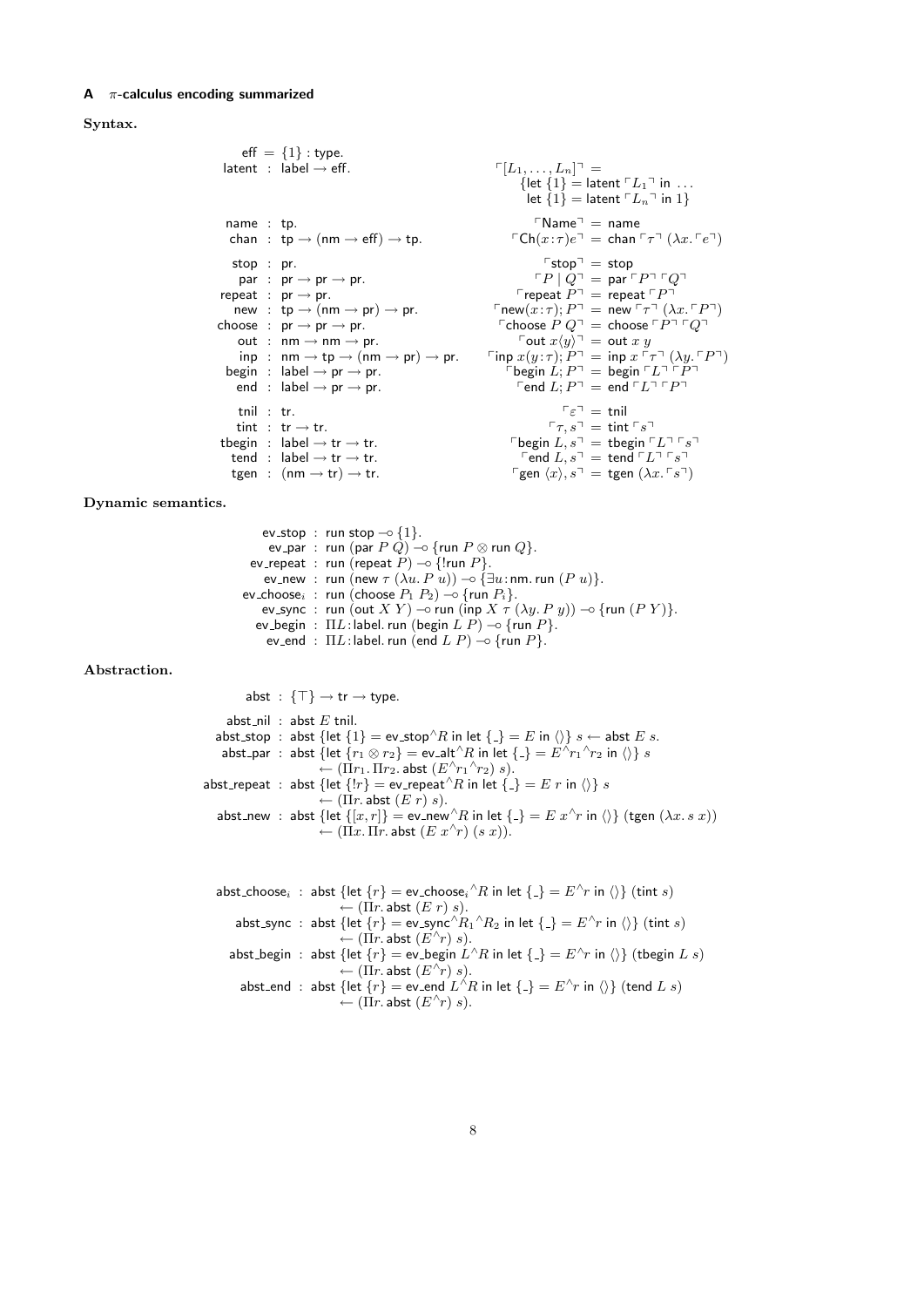Static semantics.

|  | wflab : label $\rightarrow$ type.                                                                                                                                                                                                                                                                                                                                                                                                                                                                                                                                                                                                                                                                                                                                                                                                                                                   |
|--|-------------------------------------------------------------------------------------------------------------------------------------------------------------------------------------------------------------------------------------------------------------------------------------------------------------------------------------------------------------------------------------------------------------------------------------------------------------------------------------------------------------------------------------------------------------------------------------------------------------------------------------------------------------------------------------------------------------------------------------------------------------------------------------------------------------------------------------------------------------------------------------|
|  | wfeff : eff $\rightarrow$ type.<br>wff_eps : wfeff $\{1\}$ .<br>wff_lat : wfeff {let {1} = latent L in let {1} = E in 1} $\leftarrow$ wflab $L \leftarrow$ wfeff E.                                                                                                                                                                                                                                                                                                                                                                                                                                                                                                                                                                                                                                                                                                                 |
|  | wftp : tp $\rightarrow$ type.<br>wf_name : wftp name.<br>wf_chan : wftp $(\text{chan } \tau (\lambda x. E x)) \leftarrow \text{wftp } \tau \leftarrow (\Pi x. \text{ has } x \tau \rightarrow \text{wfeff } (E x)).$                                                                                                                                                                                                                                                                                                                                                                                                                                                                                                                                                                                                                                                                |
|  | consume : eff $\rightarrow$ type.<br>assume : eff $\rightarrow$ pr $\rightarrow$ type.                                                                                                                                                                                                                                                                                                                                                                                                                                                                                                                                                                                                                                                                                                                                                                                              |
|  | con_eps : consume $\{1\} \sim T$ .<br>con_join : consume {let {1} = latent L in let {1} = E in 1} $\sim$ effect L $\sim$ consume E.                                                                                                                                                                                                                                                                                                                                                                                                                                                                                                                                                                                                                                                                                                                                                 |
|  | ass_eps : assume $\{1\}$ P $\sim$ good P.<br>ass_join : assume {let {1} = latent L in let {1} = E in 1} $\circ$ (effect L $\circ$ assume E P).                                                                                                                                                                                                                                                                                                                                                                                                                                                                                                                                                                                                                                                                                                                                      |
|  | has : $nm \rightarrow tp \rightarrow type$ .<br>good : $pr \rightarrow type$ .                                                                                                                                                                                                                                                                                                                                                                                                                                                                                                                                                                                                                                                                                                                                                                                                      |
|  | $gd\_stop$ : good stop $\sim \top$ .<br>gd_par : good (par $P Q$ ) $\sim$ good $P \sim$ good $Q$ .<br>$gd$ -repeat : good (repeat $P$ ) $\sim$ $\top$ $\leftarrow$ good $P$ .<br>gd_new : good (new $\tau(\lambda x.P\ x)) \leftarrow$ wftp $\tau \circ\!\!-(\Pi x \colon n m \colon n n x \colon \tau \to \text{good}(P\ x)).$<br>gd_choose : good (choose $P(Q) \sim ($ good $P \&$ good $Q$ ).<br>gd_out : good (out $X Y$ ) $\leftarrow$ has $X$ (chan $\tau(\lambda y. E y)$ ) $\leftarrow$ has $Y \tau \circ\sim$ consume $(E Y)$ .<br>$gd\$ inp : good (inp $X \tau (\lambda y.P y)) \leftarrow$ has $X$ (chan $\tau (\lambda y.E y))$<br>$\leftarrow (\Pi y : \text{nm} \ldotp \text{has } y \tau \rightarrow \text{assume } (E y) (P y)).$<br>gd_begin : good (begin $L P$ ) $\sim$ (effect $L \sim$ good P).<br>gd_end : good (end $L P$ ) $\sim$ effect $L \sim$ good P. |
|  |                                                                                                                                                                                                                                                                                                                                                                                                                                                                                                                                                                                                                                                                                                                                                                                                                                                                                     |

Safety.

```
invalid : \mathsf{tr} \to \mathsf{type}.remove : label \rightarrow tr \rightarrow tr \rightarrow type.
                            \neq : label \rightarrow label \rightarrow type.
                 inval end : invalid (tend = = ).inval_int : invalid (tint s) \leftarrow invalid s.
                 inval gen : invalid (tgen (\lambda x. s x)) \leftarrow (\Pi x. invalid (s x)).
               inval_begin : invalid (tbegin L s) \leftarrow remove L s s' \leftarrow invalid s'.rem_match : remove L (tend L s) s.
     rem_nil : remove L tnil tnil.
    rem int : remove L (tint s) (tint s') \leftarrow remove L s s'.
   rem_gen \colon remove L (\textsf{tgen}~(\lambda x.\, s\, x)) (\textsf{tgen}~(\lambda x.\, s\, x)) \leftarrow (\Pi x.\, \textsf{remove}~L~(s\;x)\;(s'\;x)).rem begin: remove L (tbegin L's) (tbegin L' s') \leftarrow remove L s s'.
   rem_end : remove L (tend L's) (tend \overline{L}' s') \leftarrow L \neq L' \leftarrow remove s s'.
     invalid : tr \rightarrow type.
     unsafe : pr \rightarrow type.
```

```
show_unsafe \,:\,\Pi E\!:\!({\mathsf{run}}\;P\multimap \{\top\}). unsafe P\leftarrow (\Pi r. abst (E^{\wedge}r)\;s)\leftarrow invalid s.
```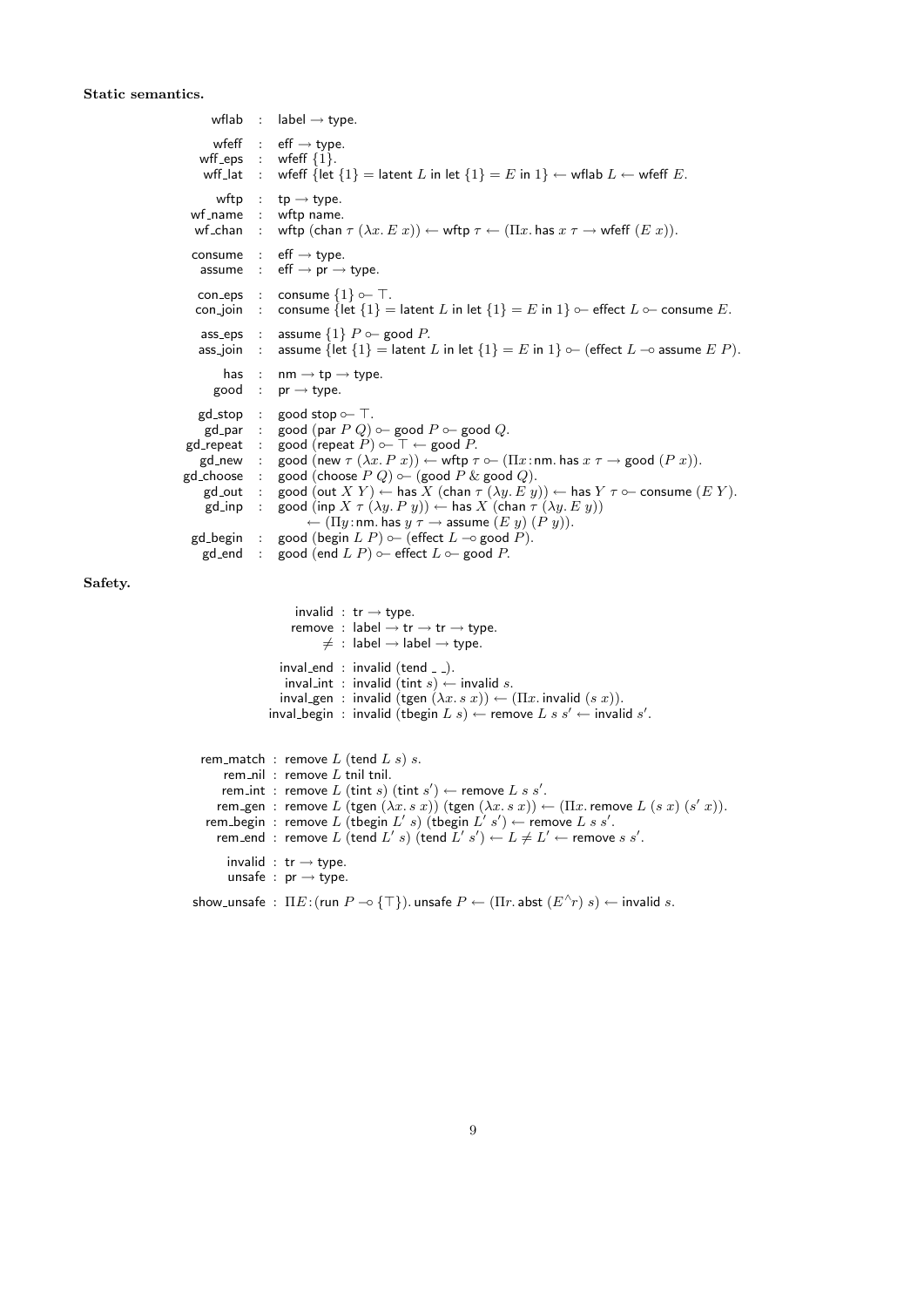# B CLF type theory summarized

See the technical report [WCPW02] for further details.

# Syntax.

| $K, L ::= \text{type} \mid \text{Hu}: A. K$                  | $N ::= \hat{\lambda}x. N \mid \lambda u. N \mid \langle N_1, N_2 \rangle$                          |                                                    |
|--------------------------------------------------------------|----------------------------------------------------------------------------------------------------|----------------------------------------------------|
| $A, B, C ::= A \multimap B \mid \text{Hu}: A. B \mid A \& B$ | $\mid \n \begin{array}{c}\n \langle \rangle \mid \{E\} \mid R \\  \mid \{E\} \mid R\n \end{array}$ |                                                    |
| $P ::= a \mid P \mid N$                                      | $S ::= \exists u: A. S \mid S_1 \otimes S_2 \mid 1 \mid 1A \mid A$                                 | $E ::= \text{let } \{p\} = R \text{ in } E \mid M$ |
| $\Gamma ::= \cdot \mid \Gamma, u: A$                         | $\Delta ::= \cdot \mid \Delta, x \land A$                                                          | $\Psi ::= p \land S, \Psi \mid \cdot \end{array}$  |

# Typing.

| \n $\Gamma \vdash_{\Sigma} K \Leftarrow$ kind\n $\Gamma \vdash_{\Sigma} A \Leftarrow$ type\n $\Gamma \vdash_{\Sigma} P \Rightarrow K$ \n | \n $\Gamma \vdash_{\Sigma} P \Rightarrow K$ \n | \n $\Gamma \vdash_{\Sigma} P \Rightarrow K$ \n | \n $\Gamma \vdash_{\Sigma} E \leftarrow S$ \n | \n $\Gamma \vdash_{\Sigma} S \Leftarrow$ type\n $\Gamma \vdash_{\Sigma} S \leftarrow$ \n | \n $\Gamma \vdash_{\Sigma} A \leftarrow S$ \n | \n $\Gamma \vdash_{\Sigma} A \circ A$ \n | \n $\Gamma \vdash_{\Sigma} A \circ A$ \n | \n $\Gamma \vdash_{\Sigma} A \circ A$ \n | \n $\Gamma \vdash_{\Sigma} A \circ A$ \n |
|------------------------------------------------------------------------------------------------------------------------------------------|------------------------------------------------|------------------------------------------------|-----------------------------------------------|------------------------------------------------------------------------------------------|-----------------------------------------------|------------------------------------------|------------------------------------------|------------------------------------------|------------------------------------------|
| \n $\Gamma \vdash_{\Sigma} S \Leftarrow$ type\n $\Gamma \vdash_{\Sigma} A \circ A$ \n                                                    | \n $\Gamma \vdash_{\Sigma} A \circ A$ \n       |                                                |                                               |                                                                                          |                                               |                                          |                                          |                                          |                                          |

$$
inst\_\mathcal{A}(u, K, N) = K'
$$
  
inst\_a<sub>A</sub>(u, B, N) = B'  
inst\_s<sub>A</sub>(u, S, N) = S'

 $\overline{\phantom{a}}$ 

$$
\frac{\vdash \Sigma \text{ ok } \cdot \vdash_{\Sigma} K \Leftarrow \text{kind}}{\vdash \Sigma, a: K \text{ ok }} \frac{\vdash \Sigma \text{ ok } \cdot \vdash_{\Sigma} A \Leftarrow \text{type}}{\vdash \Sigma, c: A \text{ ok }} \\
\frac{\vdash_{\Sigma} \Gamma \text{ ok } \Gamma \vdash_{\Sigma} A \Leftarrow \text{type}}{\vdash_{\Sigma} \Gamma, u: A \text{ ok }} \\
\frac{\Gamma \vdash_{\Sigma} \Delta \text{ ok } \Gamma \vdash_{\Sigma} A \Leftarrow \text{type}}{\Gamma \vdash_{\Sigma} \Delta, x: A \text{ ok }} \\
\frac{\Gamma \vdash_{\Sigma} \Delta \text{ ok } \Gamma \vdash_{\Sigma} A \Leftarrow \text{type}}{\Gamma \vdash_{\Sigma} \Delta, x: A \text{ ok }} \\
\frac{\Gamma \vdash_{\Sigma} S \Leftarrow \text{type } \Gamma \vdash_{\Sigma} \Psi \text{ ok }}{\Gamma \vdash_{\Sigma} p: S: \Psi \text{ ok }}
$$

Henceforth, it will be assumed that all judgments are considered relative to a particular fixed signature  $\Sigma$ , and the signature indexing each of the other typing judgments will be suppressed.

$$
\frac{\Gamma \vdash A \Leftarrow \text{type} \quad \Gamma, u:A \vdash K \Leftarrow \text{kind}}{\Gamma \vdash \Pi u:A.K \Leftarrow \text{kind}} \text{ IIKF}
$$
\n
$$
\frac{\Gamma \vdash A \Leftarrow \text{type} \quad \Gamma \vdash B \Leftarrow \text{type}}{\Gamma \vdash A \multimap B \Leftarrow \text{type}} \quad \neg \text{F} \qquad \frac{\Gamma \vdash A \Leftarrow \text{type} \quad \Gamma, u:A \vdash B \Leftarrow \text{type}}{\Gamma \vdash \Pi u:A.B \Leftarrow \text{type}} \text{ IIF}
$$
\n
$$
\frac{\Gamma \vdash A \Leftarrow \text{type} \quad \Gamma \vdash B \Leftarrow \text{type}}{\Gamma \vdash A \& B \Leftarrow \text{type}} \& \text{F} \qquad \frac{\Gamma \vdash \Gamma \vdash \text{type}}{\Gamma \vdash \Gamma \Leftarrow \text{type}} \text{ TF}
$$
\n
$$
\frac{\Gamma \vdash S \Leftarrow \text{type}}{\Gamma \vdash \{S\} \Leftarrow \text{type}} \{\} \text{F} \qquad \frac{\Gamma \vdash P \Rightarrow \text{type}}{\Gamma \vdash P \Leftarrow \text{type}} \Rightarrow \text{type} \Leftarrow
$$
\n
$$
\frac{\Gamma \vdash P \Rightarrow \text{true}}{\Gamma \vdash P \Rightarrow \text{true} \Rightarrow \text{type}} \Rightarrow \text{type} \Leftarrow
$$
\n
$$
\frac{\Gamma \vdash P \Rightarrow \text{true} \quad \Gamma \vdash P \Rightarrow \text{true} \quad \Gamma \vdash N \Leftarrow A}{\Gamma \vdash P \vdash P \Rightarrow \text{finite} \quad \Gamma \vdash N \Leftarrow A} \text{ IIKE}
$$